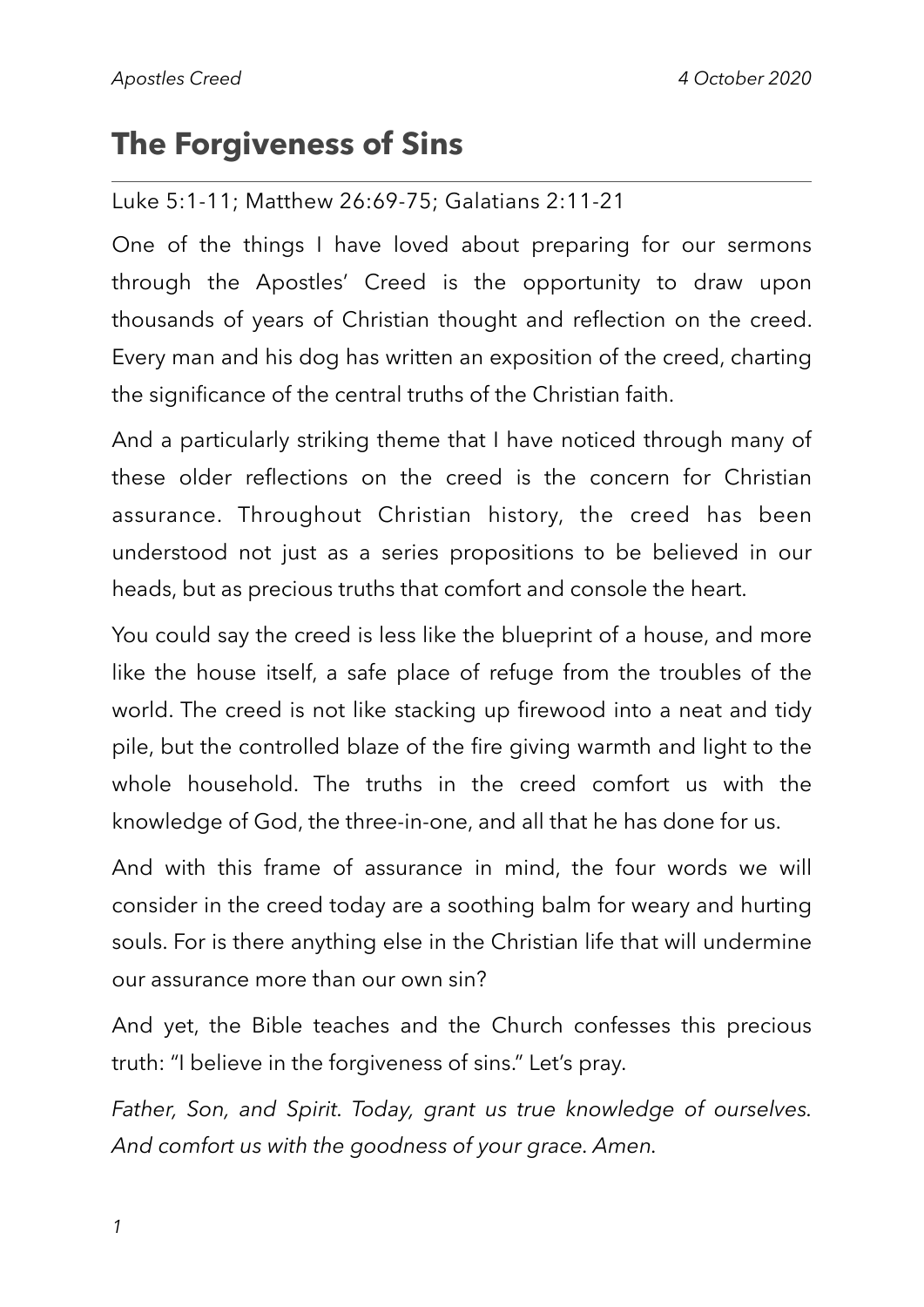## **Drama**

As we have explored the Apostles' Creed, we have begun each week by considering the *drama* of Scripture.

And it would be fair to say, that most weeks we have taken a big picture view of the biblical drama. We have followed the Grand Story of Scripture from Creation to New Creation. We have traced the purposes and promises of God as they are worked out in the history of Isræl, fulfilled in the person and work of Christ, and then lived in the life of the church. This is story of cosmic proportions.

But it would be possible I think to be asking yourself, "but, what about little old me?" If God is concerned with the rise and fall of nations, is he really concerned with the ups and downs of my little life here and now? Good question, I'm glad you asked it!

For we mustn't lose sight of the fact that much of the biblical drama unfolds through the lives and experiences of individual people. Yes, the whole drama centres around Jesus, and yet again and again the story zooms in on particular people, in particular situations. The transcendent God of heaven and earth is intimately concerned for every creature he has made. The Bible is not primarily *about us* in the way that it is *about Jesus*. But the Bible is undeniably *for us—*for *me* and *for you*.

And so today we will consider the story of one of those individuals: Peter. Oh Peter! What a gift he is to us. For in him we see ourselves. And God's concern for *him*, will help us to understand God's concern for *us* too.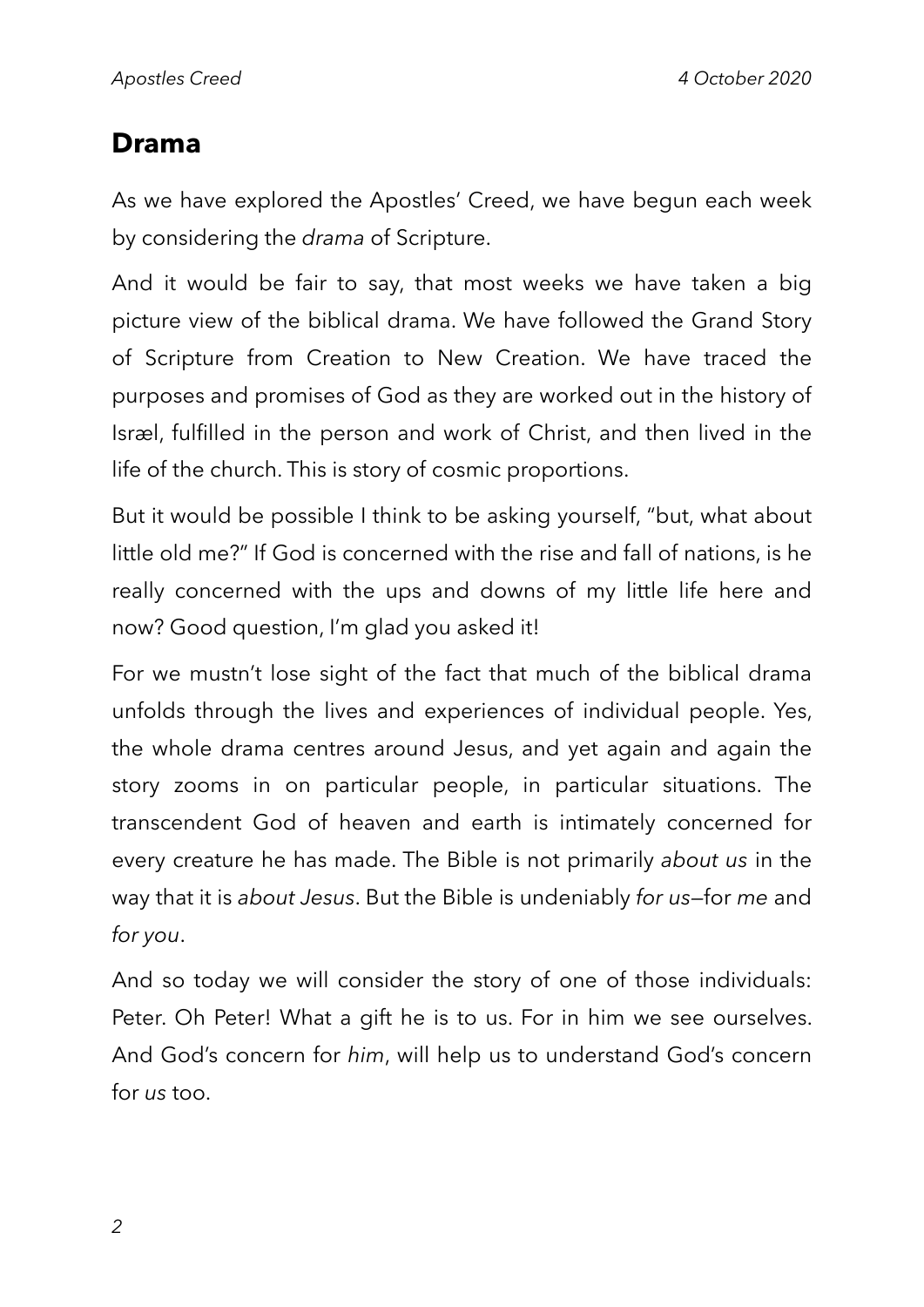### *• A sinful man*

We read the beginning of Peter's story in Luke chapter 5, as Jesus interrupts Peter in the course of his everyday life. From the start, Peter is not a spiritual guru ascending upward to Jesus; Jesus meets Peter where he is.

But of course, while Peter himself is engaged in the ordinary, Jesus is entirely *extra*ordinary. His teaching gathers multitudes, and by some power or wisdom he gathers an almighty catch of fish for Peter, the weary and skeptical fisherman.

Now it's hard to say at this point how much Peter grasps of who Jesus really is. But in his encounter with Jesus, Peter sees himself with absolute clarity.

He falls to his feet and declares: "*Go away from me, Lord; I am a sinful man"*

Confronted with the power, and the kindness, of Jesus, Peter instantly recognises his own utter unworthiness. He knows he dœsn't deserve to even be in the presence of Jesus, and yet comforted by Jesus' words he leaves everything and follows him.

Peter's relationship with Jesus begins with *his* confession, and Jesus' *kindness*.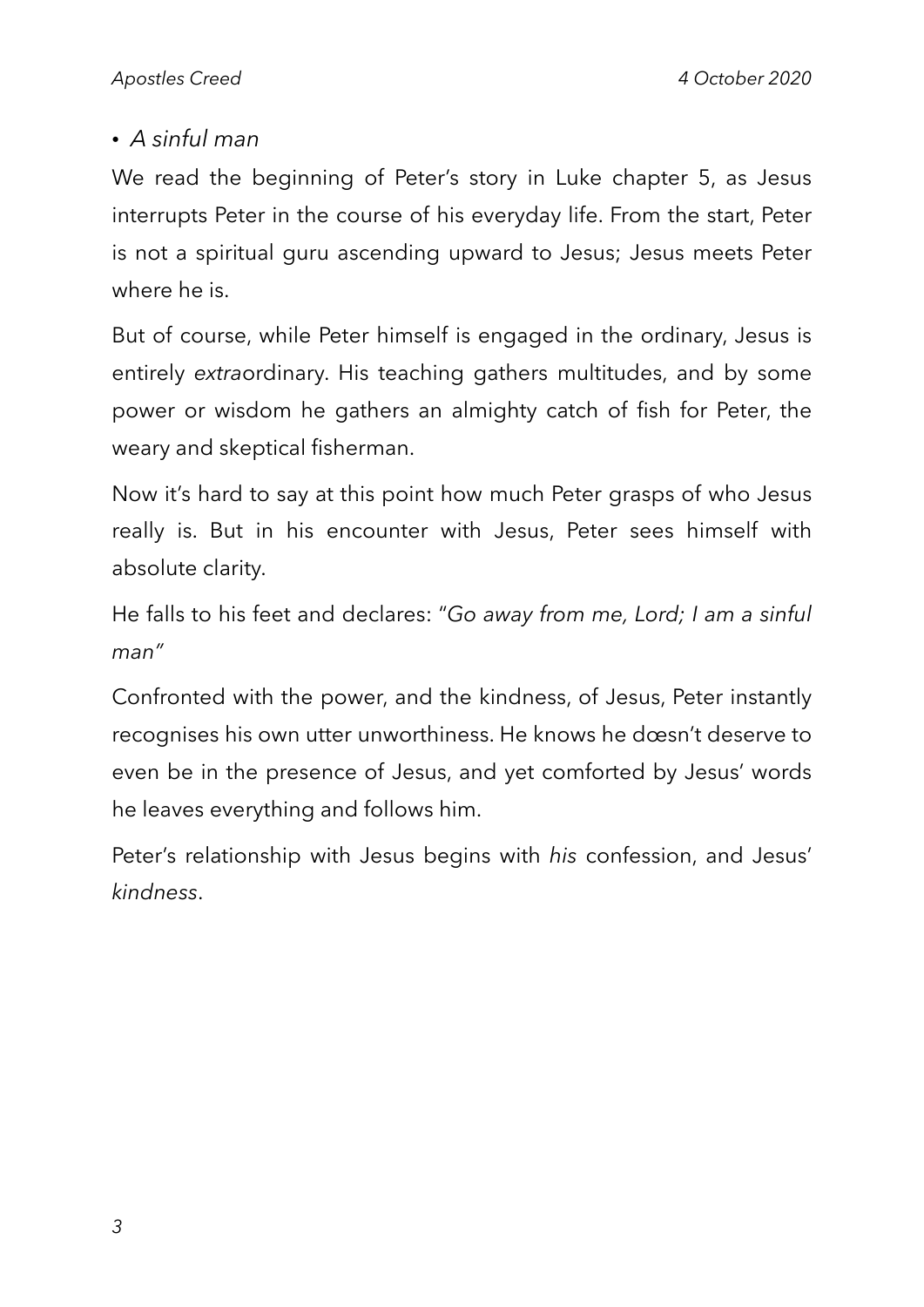## *• (Still) a sinful man*

And you might think that from this point, Peter's life would continue on an unbroken upward trajectory to greater holiness and purity. But it's not quite so simple.

Yes, Peter is genuinely transformed by his relationship with Jesus. He has these wonderful high-points as a follower of Jesus. He recognises that Jesus is God's Messiah and confesses him to be the Christ. He fearlessly proclaims the gospel at Pentecost, despite fierce opposition. He courageously takes the gospel to a Gentile family, crossing a great cultural divide with the good news of Jesus. Jesus dœs indeed make him to be a fisher of people, as he receives for himself and holds out to others the forgiveness of sins.

But at the same time, Peter continues to be a sinful man. The gospels are littered with examples of Peter missing the point and messing up. For every great step forward there seems to be a stumble back. And we see this in the two other accounts that Simon read for us before.

There's so much that we could say about each of these passages, but it strikes me that they could both be called *Peter's Denial*. Did you notice that similarity?

On the night before Jesus' death, Peter rejects Jesus; three times he claims not to know him. He retreats into self-protection and denies his Lord.

And a very similar thing is happening in Galatians 2. By eating exclusively with the prominent Jews, Peter is making his decisions according to superficial outward appearance. He makes cultural background and religious observance the most important thing. But it's not!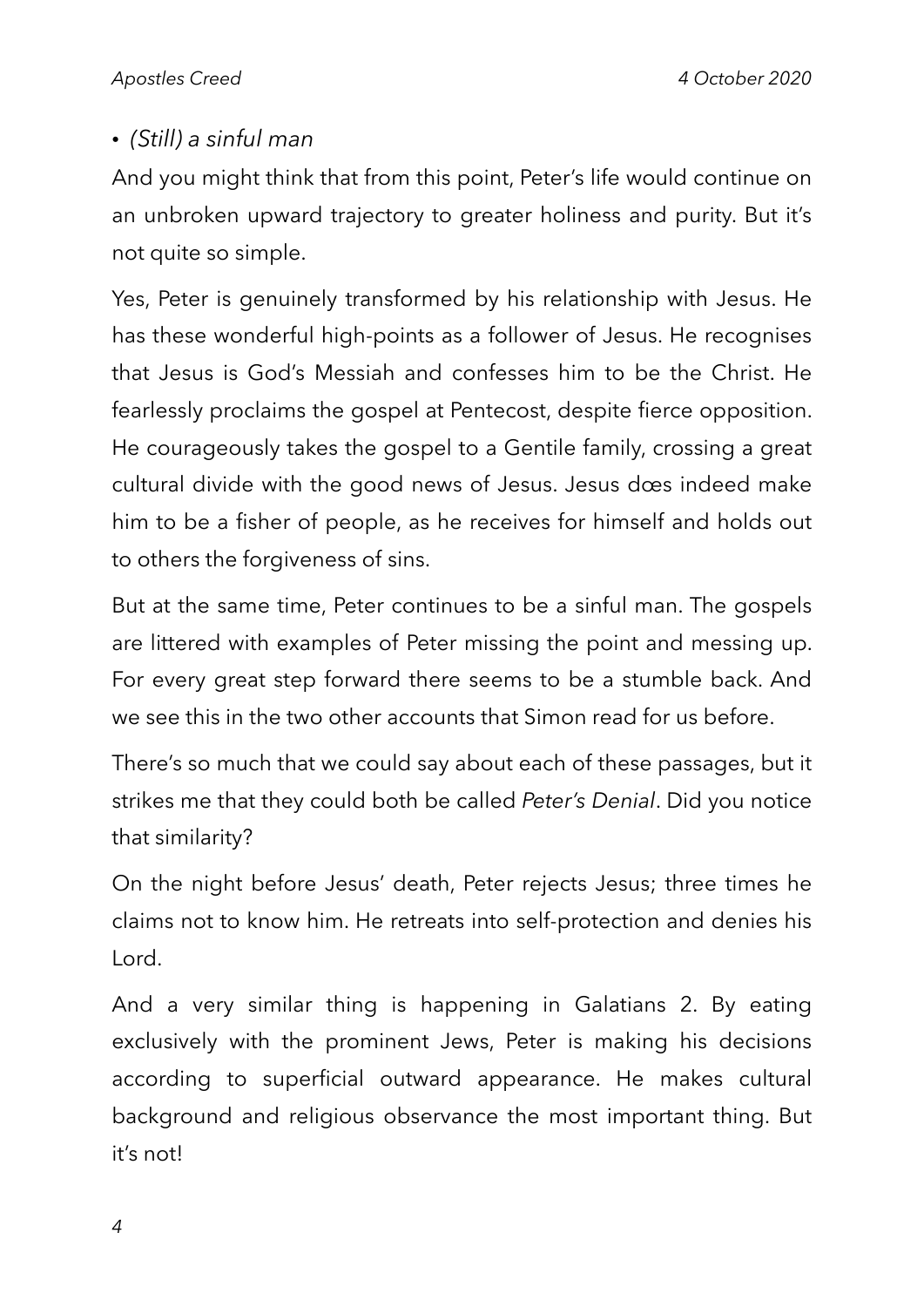The most important thing is that Christ has died for all people, Jew and Gentile, Slave or Free, Man or Woman, Adult or Child. Paul's diagnosis is that Peter and those with him *were not acting in line with the truth of the gospel.* Here Peter retreats into self-promotion and undermines the truth of the gospel he proclaims.

In one case, Peter denies Jesus with his words. In the second case Peter denies the gospel of Jesus by his actions. In these accounts Peter, the follower of Jesus, the apostle of Christ, falls short and fails to live a life worthy of the gospel he has received. Peter is *still* a sinful man. A forgiven sinner, a follower of Jesus, even an apostle of Christ, but a sinner nonetheless.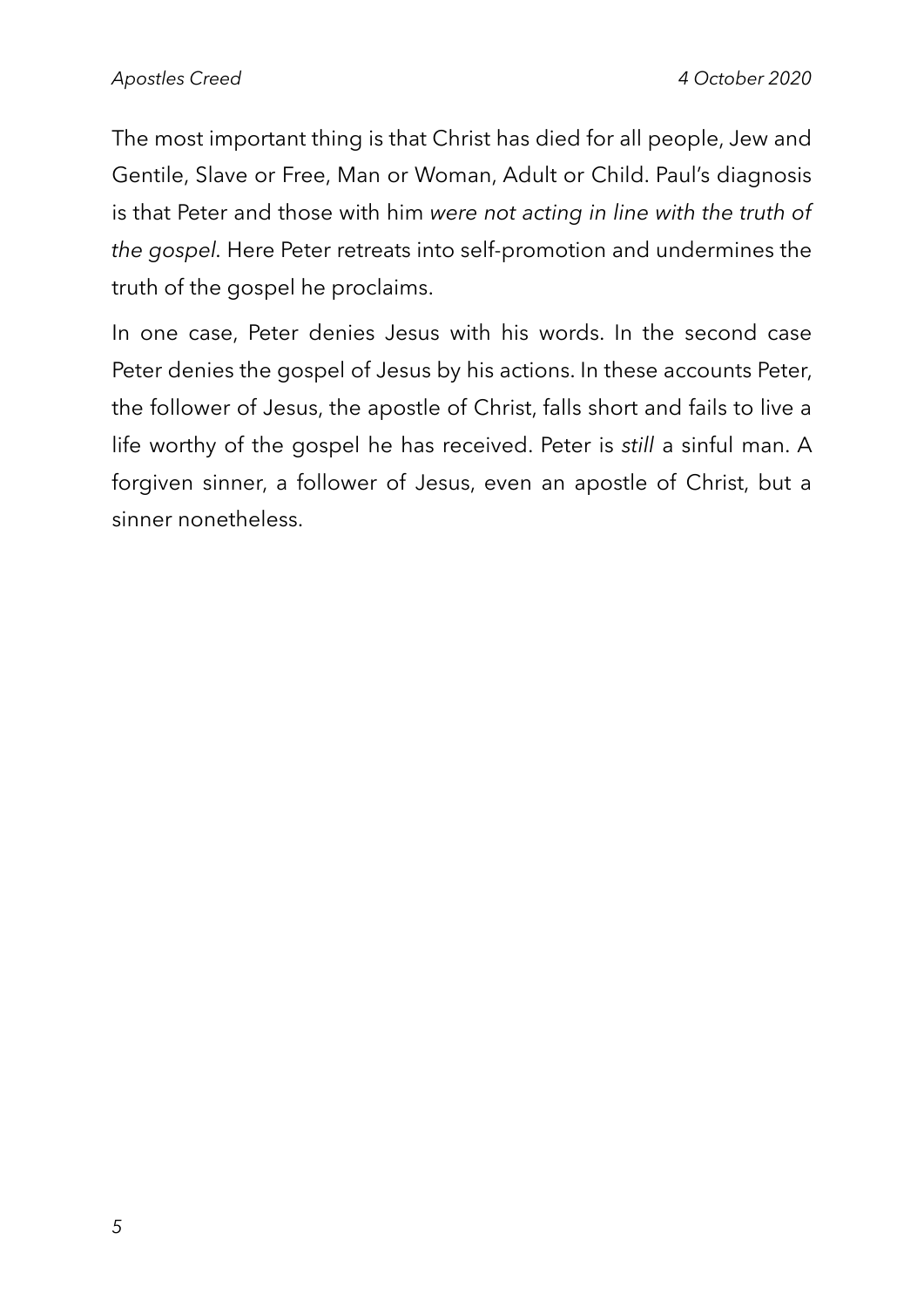# **Doctrine**

#### *• Human sin*

And isn't this all of us? His story, and the story of every man and woman in the scriptures gives rise to our *Doctrine* of human sin.

In Peter's case, his sin is seen in *denial*, his failure to speak and act in line with the way things really are in light of who Jesus is and what he has done.

But the Bible uses many different images to help us understand the reality and gravity of sin.

The Bible shows us that we sin both by doing what is wrong, *and* in failing to do what is right. Sin is straying like lost sheep, and a stiffnecked refusal to heed God's instruction. I read this week in Ezekiel the prophet describing people as a faulty bow that always shoots the arrow off target. The book of Proverbs describes the wicked as a polluted stream, contaminated at the source.

Sin is like the disobedience of a child, the adultery of a spouse, the rebellion of an outlaw against the King. Sin is not only the breaking of God's law, but the breaking of his heart as we reject his love and turn away from his life.

It's not so much a resigned admission that "nobody is perfect" as it is "No one is righteous, no, not even one." (Romans 3:10)

It's not like saying, "oh well, everyone makes mistakes" but more like "All of have sinned and fallen short of the glory of God." (Romans 3:23)

And, what we see in Peter's life, and all through the Bible, and if we're honest, in our own lives as well, is that the problem runs deep.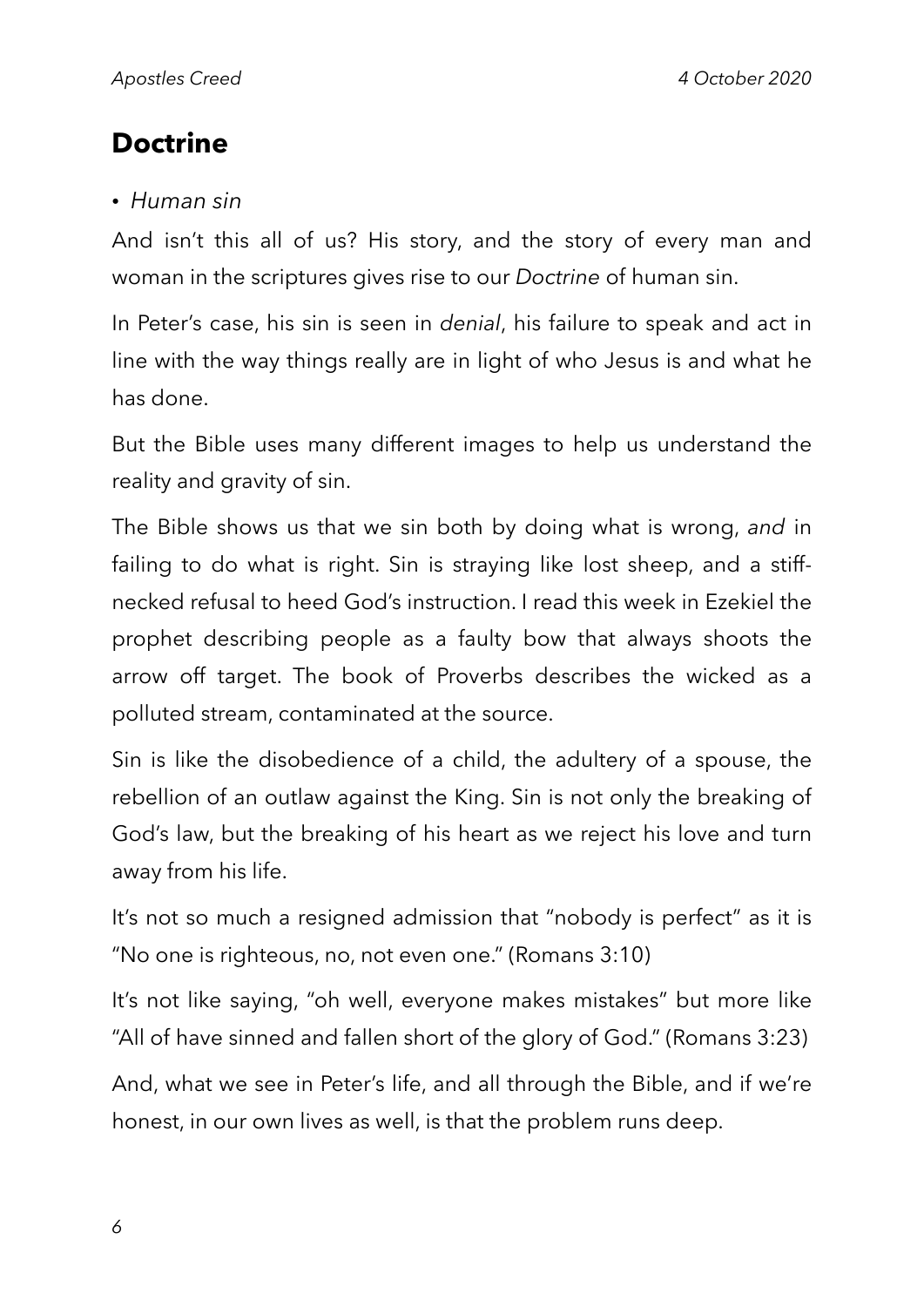Jesus himself says to his disciples:

*But the things that come out of a person's mouth come from the heart, and these defile them. For out of the heart come evil thoughts—murder, adultery, sexual immorality, theft, false testimony, slander.*

Have you ever had that experience where something gets under your skin and you burst out in anger, or bitterness, or malice, and afterwards you think "I don't know what came over me?" Well of course, nothing came over us, did it? Something came *out of us*.

Like a cup filled to the brim, sometimes only the slightest knock causes the contents of our hearts to spill over*.*

When I look into the mirror of Scripture, I see myself clearly. Like Peter I must fall at Jesus' feet and declare, "I am a sinful man."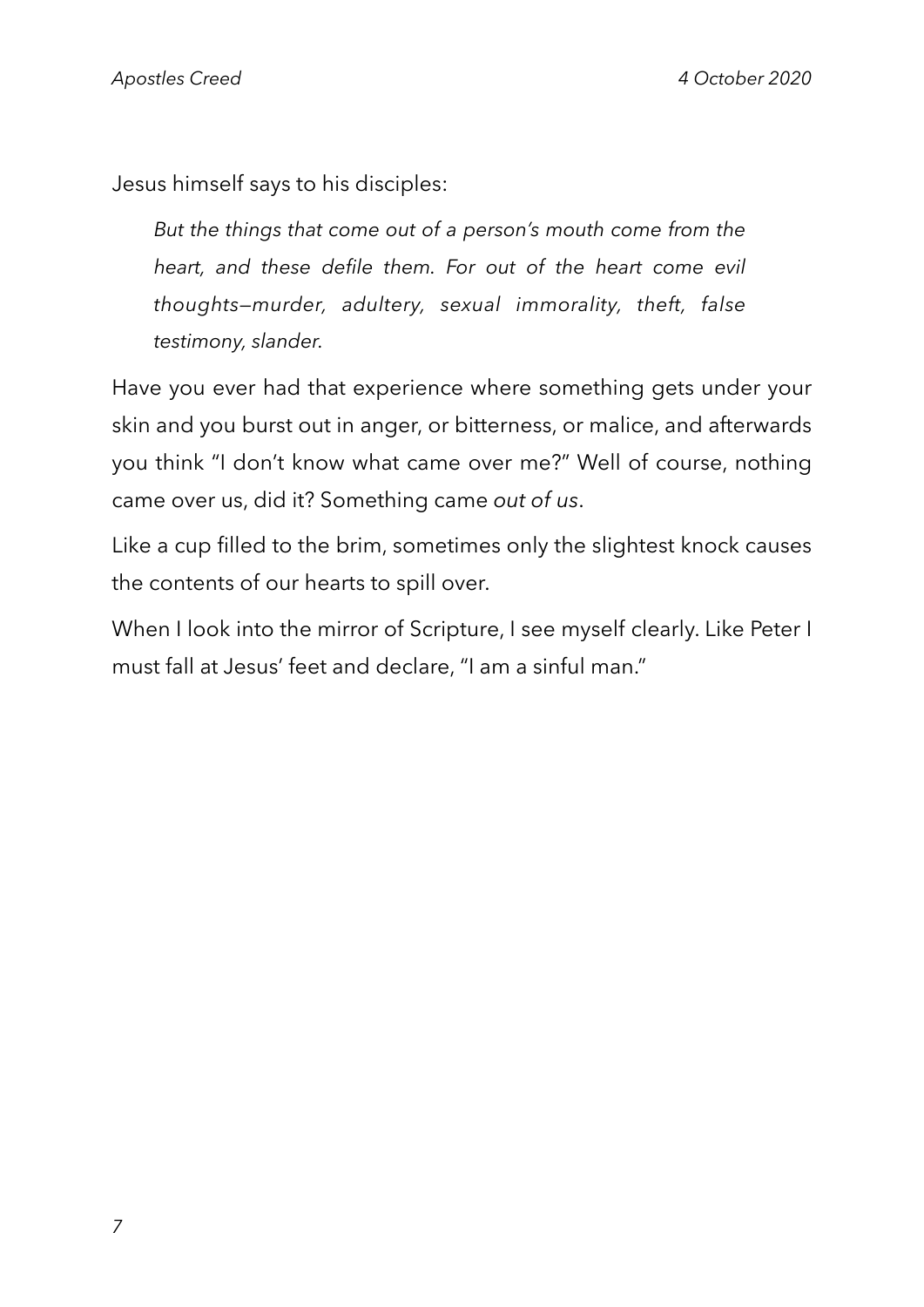## *• Divine Mercy*

But Peter's story, and the story of the Bible is not only a mirror to help us see the reality of human sin. It is also a window that opens up onto the wondrous doctrine of divine mercy. Peter's sin is never the end of his story!

As Peter confesses his sin on the beach, Jesus dœs not turn him away. Jesus comforts him, "Do not be afraid." And he calls Peter to follow him.

Having denied Jesus before his death, Peter meets Jesus after his resurrection. And Jesus restores Peter to his fellowship and sends him out to serve the church.

And even in Paul's rebuke of Peter, Paul dœs not berate him with a command but reminds him of God's glorious grace in the gospel. Paul calls Peter back the one who loved him, and gave himself for him, and the righteousness that comes not from works or cultural background but through faith in Jesus Christ!

At every point, Peter's sin is outpaced by the grace of Jesus.

*This* was the good news that Peter treasured above all else. Not just for himself, but for all people. To the crowd gathered in Jerusalem at Pentecost, Peter's sermon climaxes in this appeal:

*Repent and be baptised, everyone of you, in the name of Jesus Christ for the forgiveness of your sins.*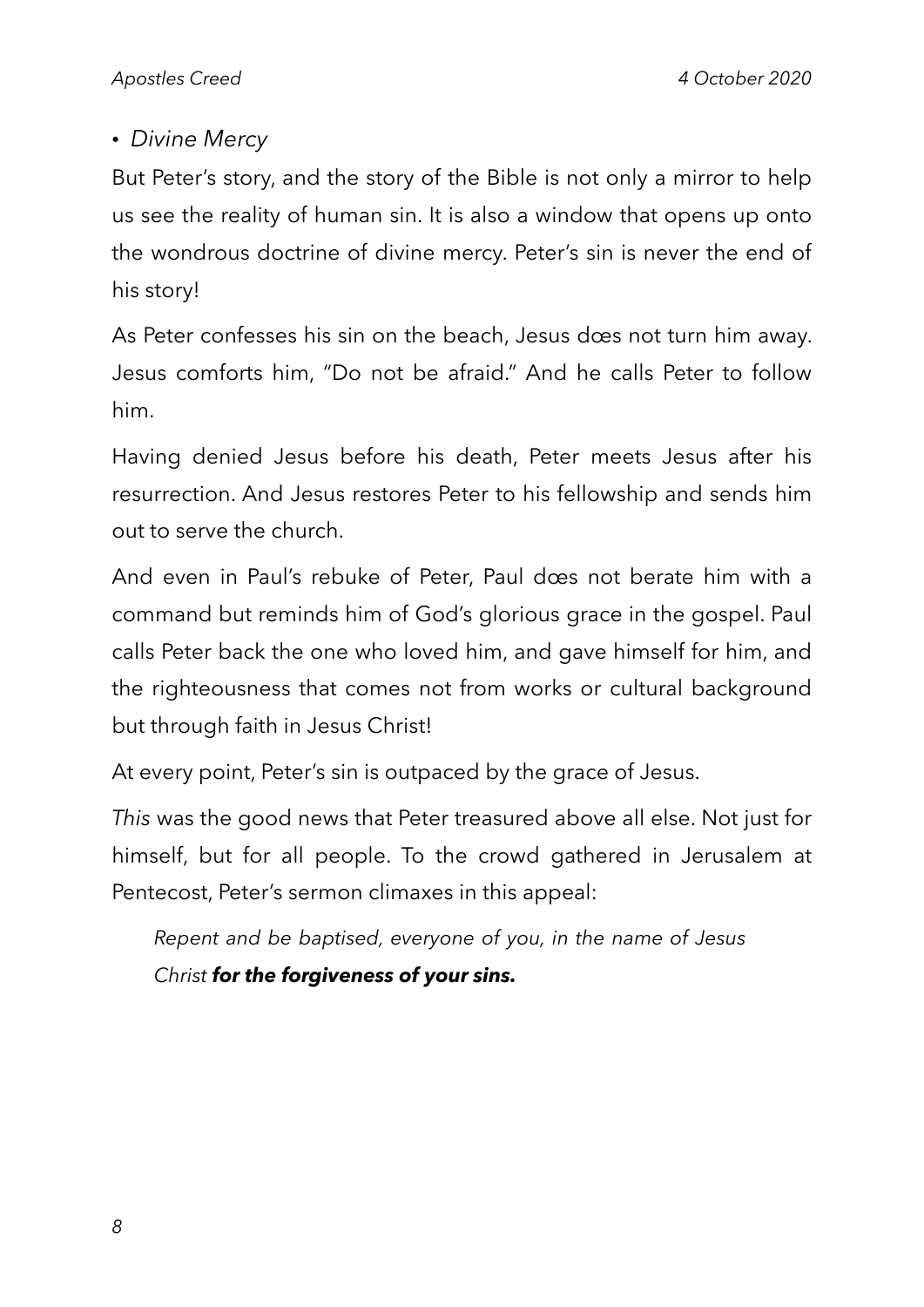And at this point I think we can make three really important clarifications:

Firstly, Christianity is not fundamentally about being a "good person". To be a Christian, first and foremost, is to be a forgiven sinner. We must never think that the church consists of the good people in here versus the bad people out there in the world. That will only lead us into hypocrisy or despair and neither of those are particularly pleasant. The church is simply that gathering of believers who are washed clean by the atoning blood of Jesus. And so our message is not "clean yourself up and then you can come in", but instead "come as you are and take refuge in him!"

Which leads us to the second point: Jesus is *the only safe place, the only way of forgiveness*. From beginning to end salvation is a work of the triune God. Forgiveness is from God the Father, through the death and resurrection of the Son, and then applied to our lives by the Holy Spirit who unites us with Jesus and all his benefits. Again Peter declares in Acts chapter 4: *Salvation is found in no one else! For there is no other name under heaven given to mankind by which we must be saved.* 

And then, point three, because Salvation dœs not come from *inside of us* but from *outside of us*, the wonderful good news of the gospel is that this salvation is open to all! No matter your past, no matter your sin, forgiveness is offered to everyone through Jesus.

I know that there are many people in our church who feel keenly the gravity of sin. Or perhaps you have lived your whole life giving very little thought to God…You could be watching today, looking at yourself and wondering "how on earth could God forgive *me*?"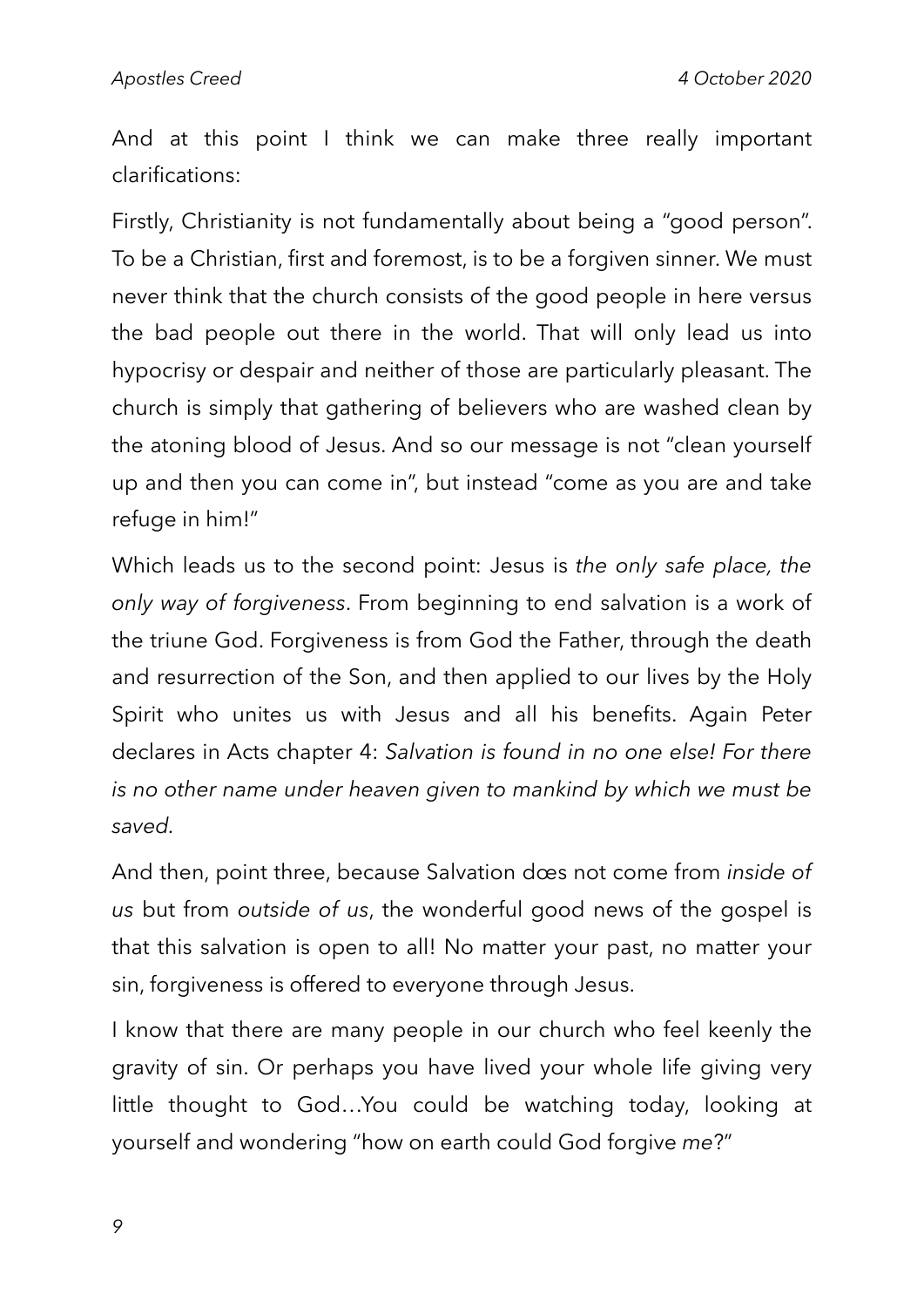And it is true that as we delve into the rocky soil of our hearts, we find that our sin runs deep. In ourselves, there is no solid ground of hope.

But, as one writer says, there is another rock, another foundation, upon which we may stand:

*That is why the rocky hill of Golgotha is the most holy place in the world. [Giving up on ourselves] leads to the foot of that cross. There one stands, a poor wretch, like Peter on that first Good Friday, full of shame and despair, looking upon his crucified Saviour, whom he had been unable to follow. There it becomes apparent that the Lord's best disciples are unworthy of him. They are all betrayers and deniers, sharing in the guilt of his death. But there, at the cross, it also becomes clear that the Lord himself makes atonement for their sins.[1](#page-9-0)*

<span id="page-9-2"></span>What comfort and assurance to believe in the forgiveness of sins! Not because of our own worthiness — but because of his! We are saved *because the love of God is invincible, and Christ overcomes all difficulties.[2](#page-9-1)*

As Peter himself writes:

<span id="page-9-3"></span>*For Christ also suffered once for sins, the righteous for the unrighteous to bring you to God.* 

<span id="page-9-0"></span>From *The Hammer of God,* a novel by the Swedish Pastor Bo Giertz. Written in 1960. [1](#page-9-2)

<span id="page-9-1"></span><sup>&</sup>lt;sup>[2](#page-9-3)</sup> This is a paraphrase of the puritan Thomas Goodwin.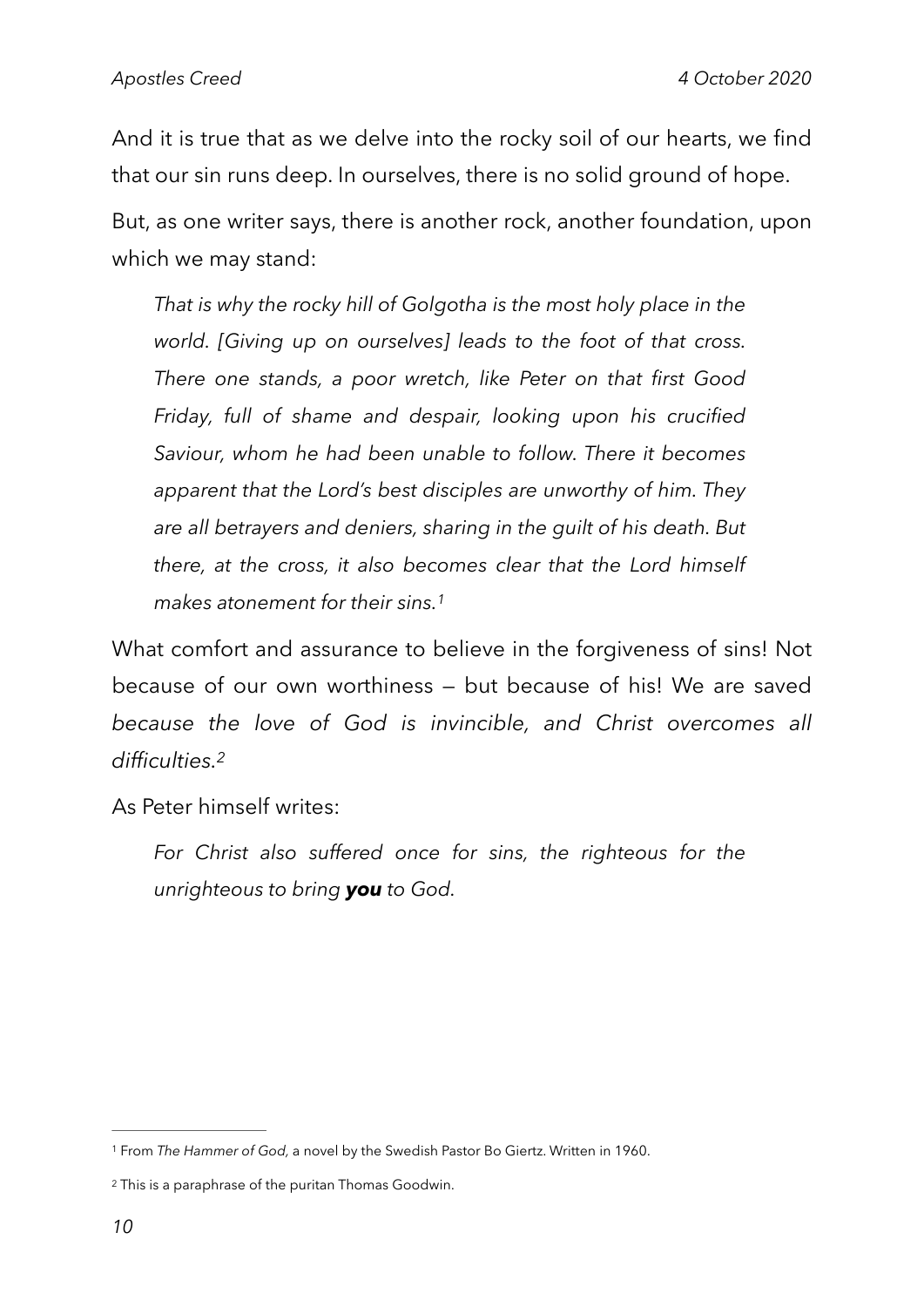# **Discipleship**

#### *• Confession*

And so, the only logical response to the reality of our sin, and God's rich mercy is to confess our sins and receive the forgiveness offered to us in Jesus! And as we move from Doctrine to Discipleship, we see that *confession* is both the beginning and the pattern of life as follower of Jesus.

Like Peter, the Christian life begins when we encounter Jesus and come to terms with our sin. We confess "I am a sinful man" "I am a sinful woman", then we leave everything behind (including our guilt and our shame) to follow Jesus. This is the decisive confession that accompanies our conversion.

And from that beginning, confession becomes the rhythm of the Christian life. Jesus taught his disciples to pray: "give us today our daily bread". Then he continued, "forgive us our sins!…"

Just as we are nourished each day by the food we eat, the Christian knows they are sustained by the generous mercy of God. And so, brothers and sisters, how can you build in patterns of confession into your prayer life? Perhaps you could even use the Lord's prayer this week to draw you into asking God for forgiveness, and seeking his mercy. The great temptation when we sin is to run *from* God, but the Doctrine of forgiveness will drive us *towards God* in humility and faith.

And can I say, too, that if you are joining us today and you have never humbled yourself before Jesus, confessed your sin, and received forgiveness. Then do not wait another day. Follow Peter's example, and hear his call: confess your sin and be forgiven!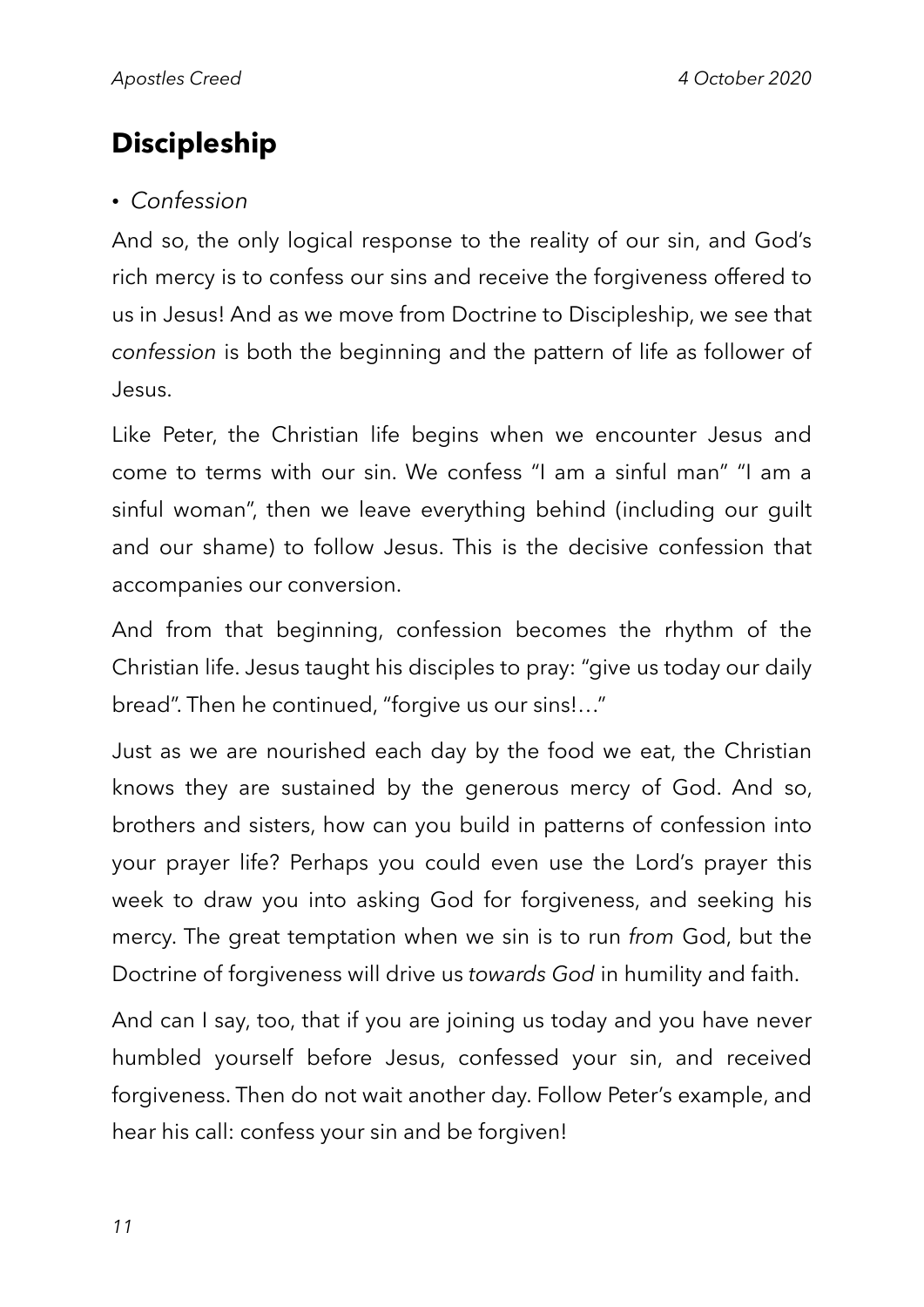There is an abundant storehouse of mercy in the gospel and if you would but come to him, God will throw open the doors and lavish his grace upon you.

As we read in the letter of 1 John:

 *If we claim to be without sin, we deceive ourselves and the truth is not in us. If we confess our sins, he is faithful and just and will forgive us our sins and purify us from all unrighteousness. If we claim we have not sinned, we make him out to be a liar and his word is not in us.* 

 *My dear children, I write this to you so that you will not sin. But if anybody dœs sin, we have an advocate with the Father—Jesus Christ, the Righteous One. He is the atoning sacrifice for our sins, and not only for ours but also for the sins of the whole world.*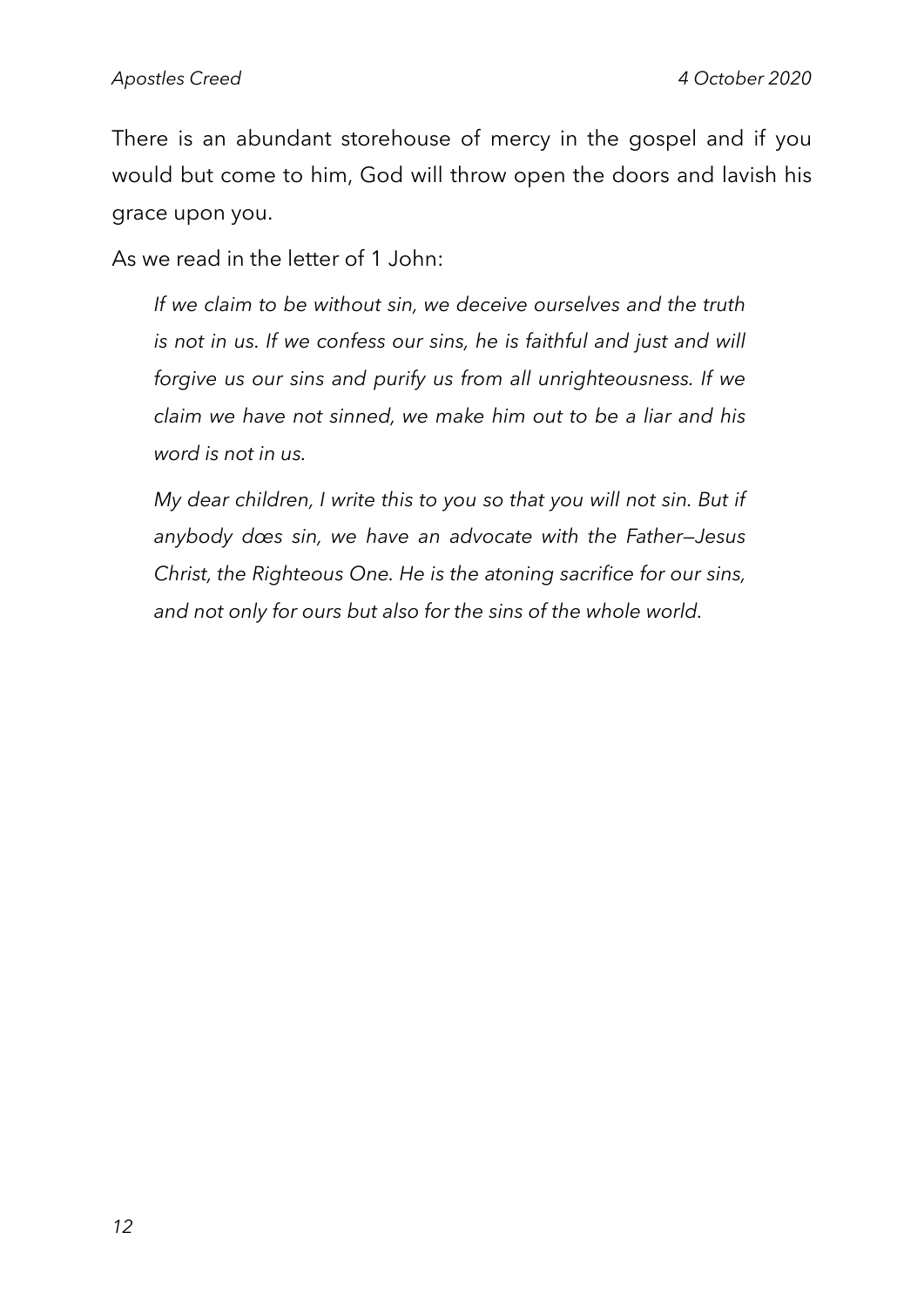#### *• Forgiveness*

The Christian life is one of humble confession. And it is also one of generous forgiveness. Jesus teaches us to pray "Forgive us *our* sins, *as we forgive those who sin against us.*" This is a most striking feature of the Lord's prayer.

And it makes a point that runs throughout all the New Testament. That is, *the chief evidence of God's forgiveness for us is our willingness to forgive others*. When we grasp the great debt Jesus has cancelled for us, it follows that we will be quick to cancel the far smaller debts that are owed to us.

It struck me this week how counter-cultural this really is. For the great irony of our modern society is that for the most part people do not believe in the reality of sin. "We are all basically good." Is the secular doctrine. And yet when someone crosses us, or transgresses some social norm, we cast them adrift. The sins of the past are dredged up and displayed for all to see. We live in a world that deals largely in outrage, not grace. People are cancelled, not debts.

But the Christian doctrine of human sin and divine mercy shapes radically different people. The more we grasp the wonder and *cost* of God's forgiveness, the more we will overflow in grace and forgiveness towards others in our own lives — even sometimes at great cost to ourselves.

This is Christian discipleship: humble confession and generous forgiveness.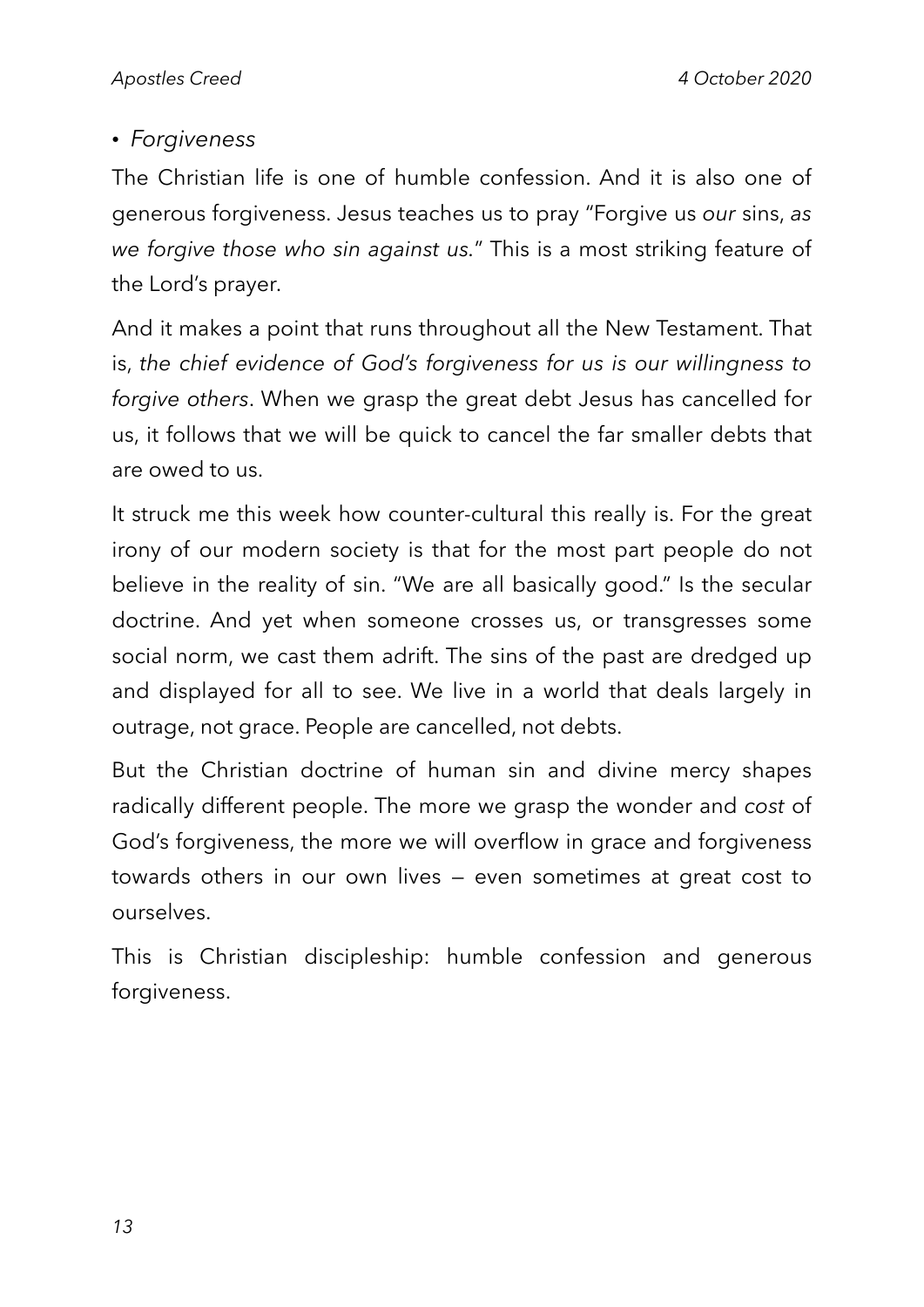# **Doxology**

## *• Confession and Forgiveness in Corporate Worship*

And it is also Christian doxology. Throughout this series we have largely dealt with doxology in the more narrow sense of *praise*. But we can also think of discipleship more broadly in terms of *worship*. And as we were reminded last week, our worship is not just about us as individuals, but also as a body of believers in the church.

And it's in our gathered corporate worship that we foster and encourage confession and forgiveness.

I haven't done the maths on this, but it's my hunch that one of the most common commands given to churches in the NT is the instruction to *forgive one another*. And I wonder if this is part of the reason why the writers of the creed placed *the forgiveness of sins* right after *the church and the communion of saints*.

For as we have seen, the church is made up of a whole bunch of forgiven sinners. And as we rub shoulders with one another, there is going to be friction, and sometimes we will rub each other up the wrong way! At times you will be frustrated by someone else at church, and sorry to say this, but you will be a frustration to somebody as well!

But in the back and forth and ups and downs of church life, we have the opportunity to grow in grace towards one another. Our meeting together as a church family is like going to the gym. We exercise our muscles of confession and forgiveness, so that we might display the humility and grace of the gospel in our homes, and our workplaces, and at school, and with our friends.